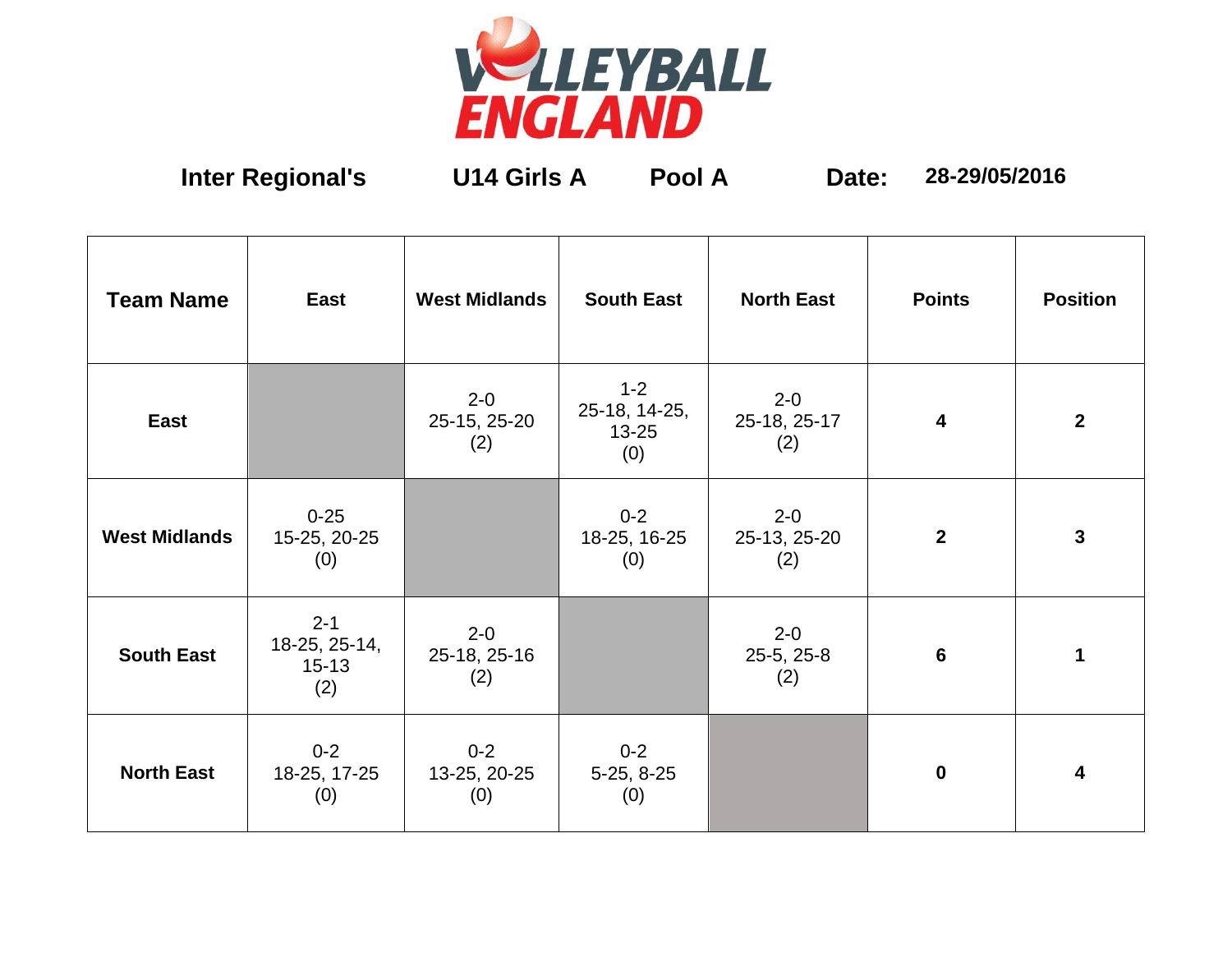

| <b>Inter Regional's</b> |                                           | <b>U14 Girls A</b>                          | Pool B                                    | Date:                                        | 28-29/05/2016           |                 |
|-------------------------|-------------------------------------------|---------------------------------------------|-------------------------------------------|----------------------------------------------|-------------------------|-----------------|
| <b>Team Name</b>        | <b>East Midlands</b>                      | <b>North West</b>                           | London                                    | <b>South West</b>                            | <b>Points</b>           | <b>Position</b> |
| <b>East Midlands</b>    |                                           | $0 - 2$<br>16-25, 21-25<br>(0)              | $0 - 2$<br>15-25, 15-25<br>(0)            | $2 - 1$<br>26-28, 25-19,<br>$15 - 11$<br>(2) | $\overline{2}$          | 3               |
| <b>North West</b>       | $2 - 0$<br>25-16, 25-21<br>(2)            |                                             | $2 - 1$<br>25-21, 21-25,<br>$15-9$<br>(2) | $2 - 0$<br>25-19, 25-16<br>(2)               | 6                       | 1               |
| London                  | $2 - 0$<br>25-15, 25-15<br>(2)            | $1 - 2$<br>21-25, 25-21,<br>$9 - 15$<br>(0) |                                           | $2 - 0$<br>26-24, 25-20<br>(2)               | $\overline{\mathbf{4}}$ | $\overline{2}$  |
| <b>South West</b>       | $1 - 2$<br>28-26, 19-25, 11-<br>15<br>(0) | $0 - 2$<br>19-25, 16-25<br>(0)              | $0 - 2$<br>24-26, 20-25<br>(0)            |                                              | $\mathbf 0$             | 4               |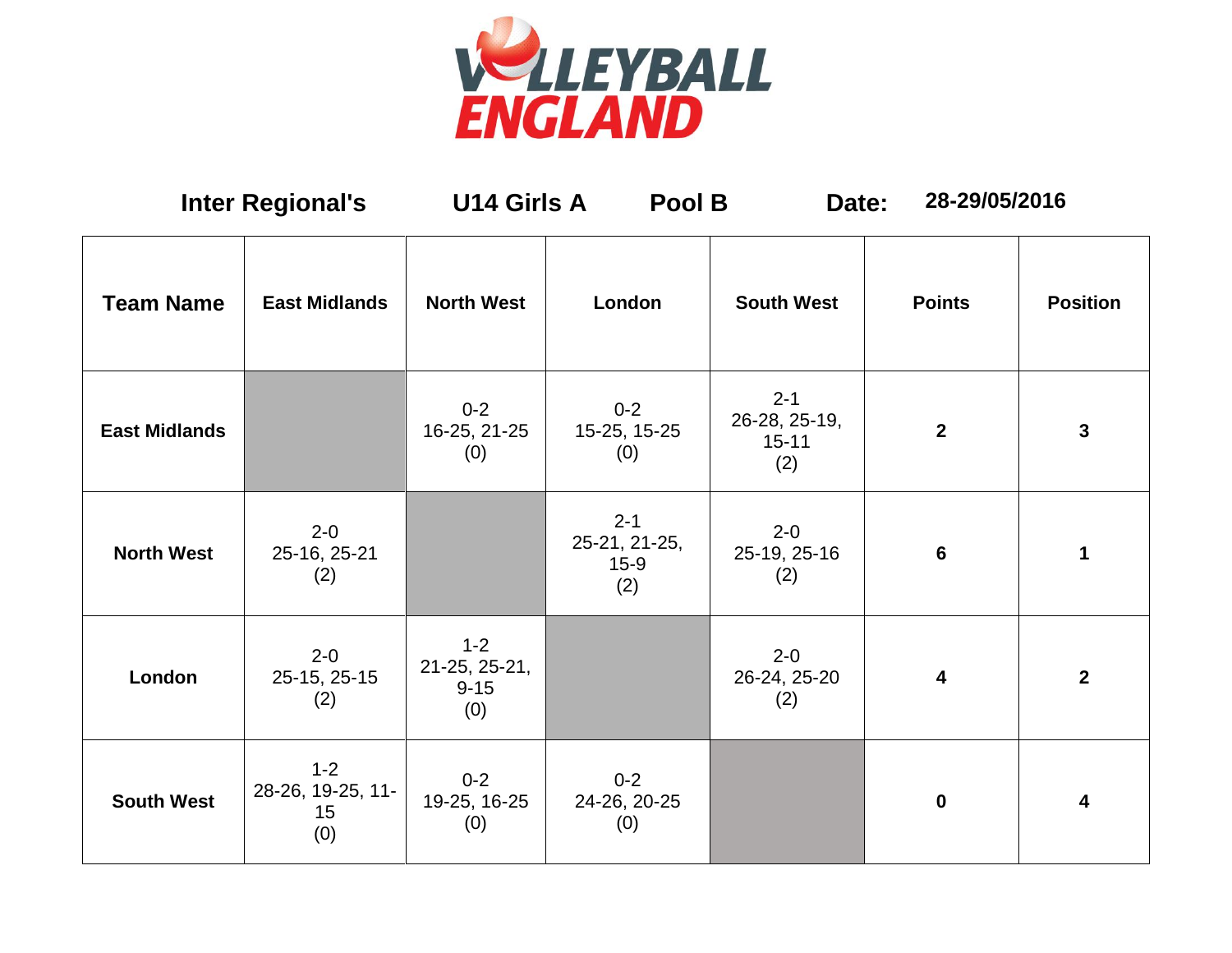

| <b>U14 Girls A Quarter Finals</b>                             |                                                     |                                                   | <b>Officiating</b>                                            |
|---------------------------------------------------------------|-----------------------------------------------------|---------------------------------------------------|---------------------------------------------------------------|
| 1 <sup>st</sup> A South East                                  | QF1 (Court 3) 25-18, 25-21                          | $4th$ B South West                                | $2^{nd}$ A East                                               |
| 1 <sup>st</sup> B <b>North West</b>                           | QF2 (Court 4) 25-3, 25-7                            | $4th$ A North East                                | 2 <sup>nd</sup> B <b>London</b>                               |
| $2^{nd}$ A East                                               | QF3 (Court 3) 21-25, 25-23, 5-15                    | 3rd B East Midlands                               | $4^{\text{th}}$ B South West                                  |
| $2^{nd}$ B <b>London</b>                                      | QF4 (Court 4) 25-18, 25-12                          | 3rd A West Midlands                               | 4 <sup>th</sup> A North East                                  |
| U14 Girls A 5 <sup>th</sup> -8 <sup>th</sup> Playoff          |                                                     |                                                   | <b>Officiating</b>                                            |
| Loser QF1 South West                                          | 5th/8th Playoff 1 (Court 3) 23-25, 25-10, 16-<br>14 | Loser QF 4 West Midlands                          | Winner QF4 London                                             |
| Loser QF2 North East                                          | 5th/8th Playoff 2 (Court 4) 12-25, 4-25             | Loser QF 3 East                                   | Winner QF3 East Midlands                                      |
| Winner 5 <sup>th</sup> /8 <sup>th</sup> 1 <b>South West</b>   | 5th/6th Playoff (Court 3) 20-25, 11-25              | Winner 5 <sup>th</sup> /8 <sup>th</sup> East      | Loser SF1 <b>South East</b>                                   |
| Loser 5 <sup>th</sup> /8 <sup>th</sup> 1 <b>West Midlands</b> | 7th/8th Playoff 2 (Court 4) 25-17, 25-19            | Loser 5 <sup>th</sup> /8 <sup>th</sup> North East | Loser SF2 East Midlands                                       |
| U14 Girls A Semi Finals                                       |                                                     |                                                   |                                                               |
| Winner QF1 South East                                         | SF1 (Court 3) 25-16, 20-25, 11-15                   | Winner QF4 London                                 | Loser 5 <sup>th</sup> /8 <sup>th</sup> 1 <b>West Midlands</b> |
| Winner QF2 North West                                         | SF2 (Court 4) 25-9, 25-12                           | Winner QF3 East Midlands                          | Loser 5 <sup>th</sup> /8 <sup>th</sup> <b>North East</b>      |
| U14 Girls A 3rd-4th Playoff                                   |                                                     |                                                   | <b>Officiating</b>                                            |
| Loser SF1 South East                                          | 3rd/4th Playoff (Court 4) 24-26, 14-25              | Loser SF2 East Midlands                           | Winner 7 <sup>th</sup> /8 <sup>th</sup> West Midlands         |
| <b>U14 Girls A Final</b>                                      |                                                     |                                                   | <b>Officiating</b>                                            |
| Winner SF1 London                                             | Final (Court 3) 22-25, 25-11, 8-15                  | Winner SF2 North West                             | Winner 5 <sup>th</sup> /6 <sup>th</sup> East                  |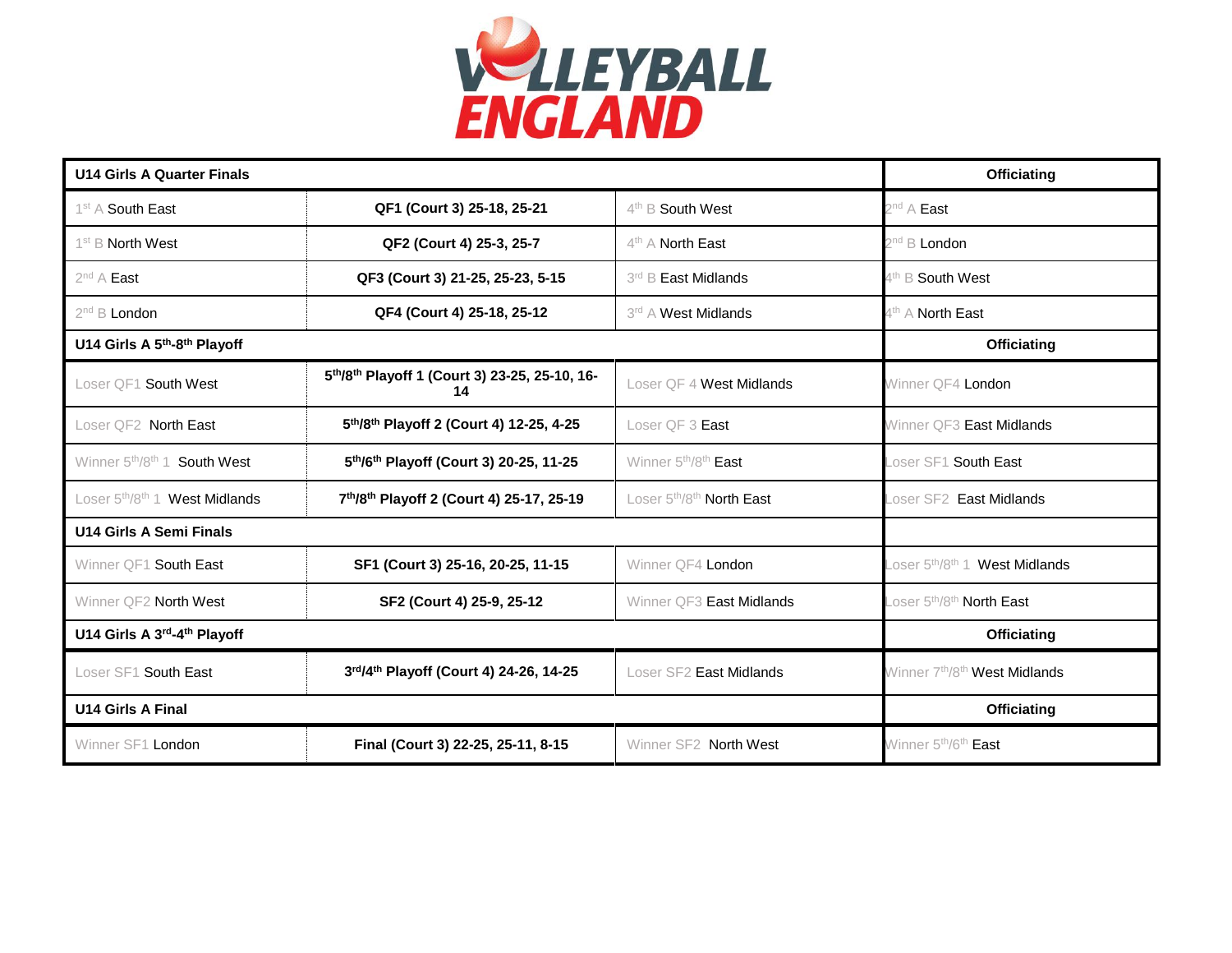

| <b>Team</b><br><b>Name</b> | <b>South East</b>              | East<br><b>Midlands</b>        | <b>North West</b>              | London                                       | <b>South</b><br><b>West</b>                  | West<br><b>Midlands</b>                      | <b>Points</b>  | <b>Position</b> |
|----------------------------|--------------------------------|--------------------------------|--------------------------------|----------------------------------------------|----------------------------------------------|----------------------------------------------|----------------|-----------------|
| <b>South East</b>          |                                | $0 - 2$<br>9-25, 22-25<br>(0)  | $0 - 2$<br>12-25, 11-25<br>(0) | $0 - 2$<br>15-25, 15-25<br>(0)               | $0 - 2$<br>8-25, 13-25<br>(0)                | $0 - 2$<br>7-25, 21-25<br>(0)                | $\Omega$       | 6               |
| East<br><b>Midlands</b>    | $2 - 0$<br>25-9-25-22<br>(2)   |                                | $0 - 2$<br>8-25, 22-25<br>(0)  | $0 - 2$<br>20-25, 14-25<br>(0)               | $0 - 2$<br>15-25, 17-25<br>(0)               | $0 - 2$<br>11-25, 11-25<br>(0)               | $\overline{2}$ | 5               |
| <b>North West</b>          | $2 - 0$<br>25-12, 25-11<br>(2) | $2 - 0$<br>25-8, 25-22<br>(2)  |                                | $2 - 0$<br>26-24, 25-23<br>(2)               | $2 - 0$<br>25-23, 25-22<br>(2)               | $2 - 0$<br>25-21, 25-16<br>(2)               | 10             | $\mathbf{1}$    |
| London                     | $2 - 0$<br>25-15, 25-15<br>(2) | $2 - 0$<br>25-20, 25-14<br>(2) | $0 - 2$<br>24-26, 23-25<br>(0) |                                              | $2 - 1$<br>25-20, 18-25,<br>$15 - 12$<br>(2) | $1 - 2$<br>14-25, 25-23,<br>$11 - 15$<br>(0) | 6              | 3               |
| <b>South West</b>          | $2 - 0$<br>25-8, 25-13<br>(2)  | $2 - 0$<br>25-15, 25-17<br>(2) | $0 - 2$<br>23-25, 22-25<br>(0) | $1 - 2$<br>20-25, 25-18,<br>$12 - 15$<br>(0) |                                              | $1 - 2$<br>25-15, 17-25,<br>$9 - 15$<br>(0)  | $\overline{4}$ | $\overline{4}$  |
| West<br><b>Midlands</b>    | $2 - 0$<br>25-7, 25-21<br>(2)  | $2 - 0$<br>25-11, 25-11<br>(2) | $0 - 2$<br>21-25, 16-25<br>(0) | $2 - 1$<br>25-14, 23-25,<br>$15 - 11$<br>(2) | $2 - 1$<br>15-25, 25-17,<br>$15-9$<br>(2)    |                                              | 8              | $\overline{2}$  |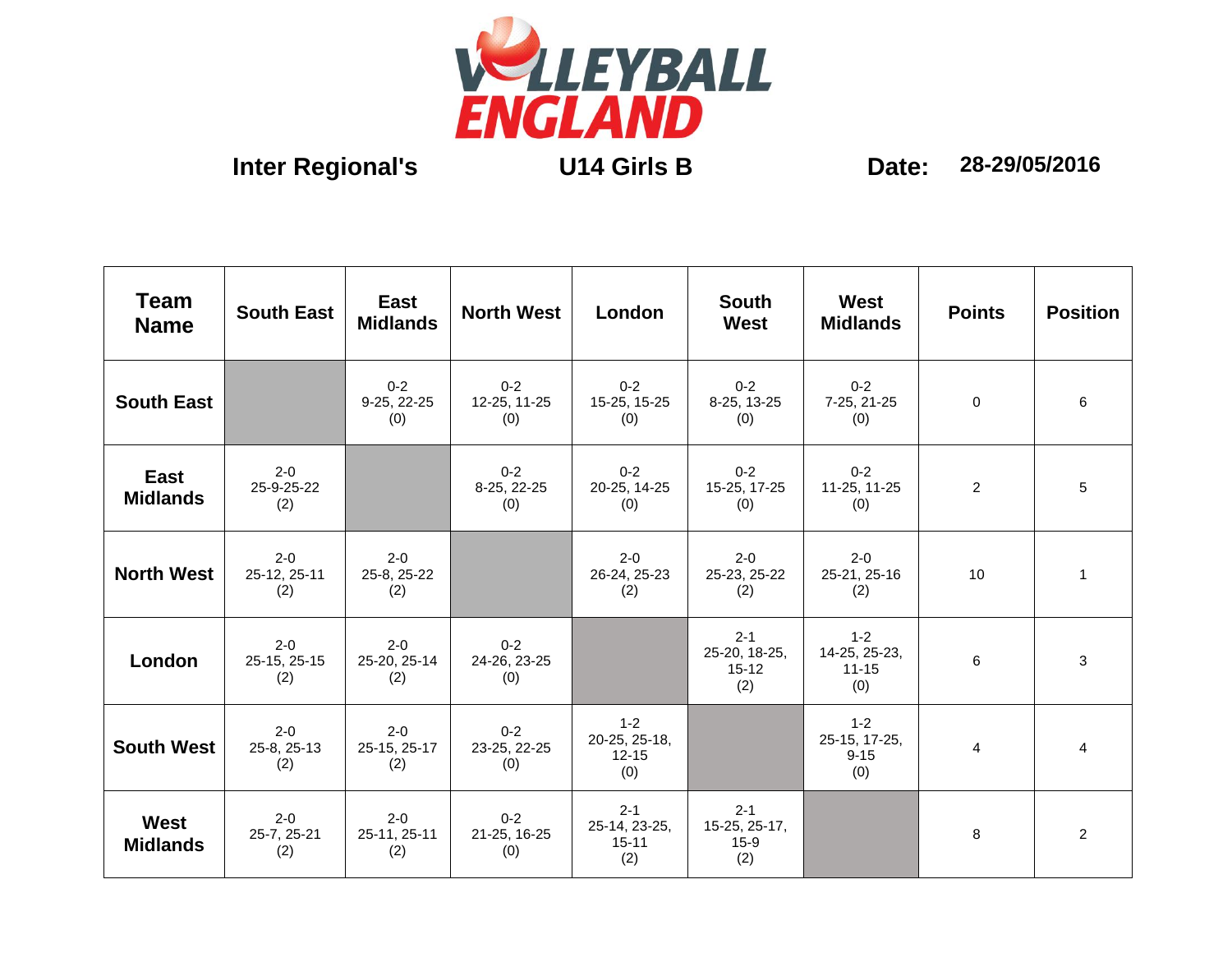

| <b>U14 Girls B Semi Finals</b> | <b>Officiating</b>                   |                      |                      |  |  |
|--------------------------------|--------------------------------------|----------------------|----------------------|--|--|
| 1 <sup>st</sup>                | SF1 (Court 5)                        | 4 <sup>th</sup>      | 5 <sup>th</sup>      |  |  |
| North West                     | $2 - 1$<br>23-25, 25-18, 15-9        | South West           | <b>East Midlands</b> |  |  |
| 2 <sub>nd</sub>                | SF2 (Court 6)<br>$2 - 0$             | 3rd                  | 6 <sup>th</sup>      |  |  |
| <b>West Midlands</b>           | 25-19, 25-10                         | London               | South East           |  |  |
| <b>U14 Girls B Playoffs</b>    | <b>Officiating</b>                   |                      |                      |  |  |
| Loser SF1                      | 3rd/4th Playoff (Court 6)<br>$1 - 2$ | Loser SF2            | 6 <sup>th</sup>      |  |  |
| South West                     | 26-24, 12-25, 10-15                  | London               | South East           |  |  |
| 5 <sup>th</sup>                | 5th/6th Playoff (Court 5)<br>$2 - 1$ | 6 <sup>th</sup>      | Loser SF1            |  |  |
| <b>East Midlands</b>           | 18-25, 25-23, 19-17                  | South East           | South West           |  |  |
| <b>U14 Girls B Final</b>       |                                      |                      |                      |  |  |
| <b>Winner SF1</b>              | <b>Final (Court 5)</b><br>$1 - 2$    | <b>Winner SF2</b>    | 5 <sup>th</sup>      |  |  |
| North West                     | 25-22, 22-25, 11-15                  | <b>West Midlands</b> | <b>East Midlands</b> |  |  |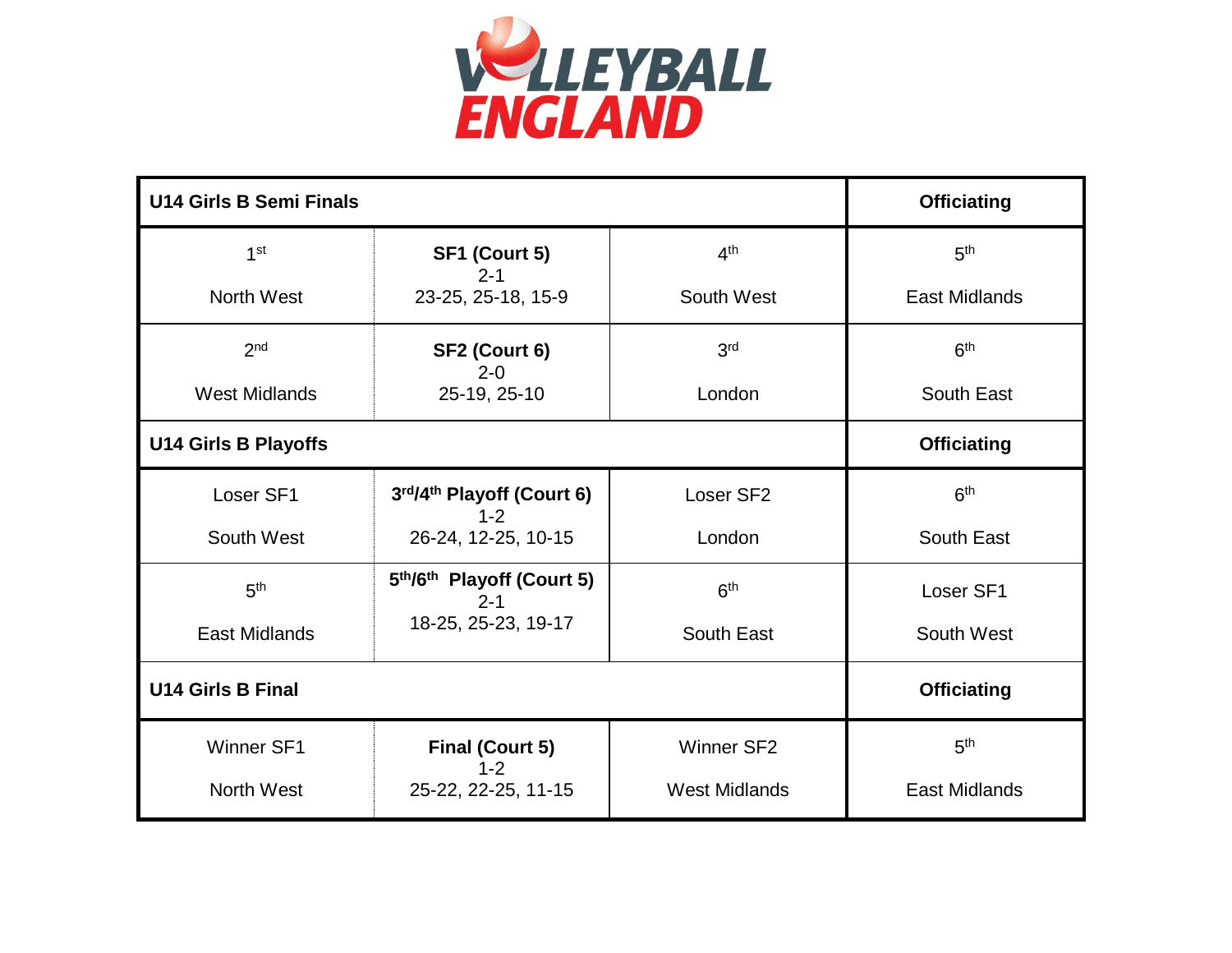

**Inter Regional's U16 Girls Pool A Date: 28-29/05/2016**

| <b>Team Name</b>     | East                                        | <b>West Midlands</b>                        | <b>South East</b>                           | <b>North East</b>              | <b>Points</b>           | <b>Position</b> |
|----------------------|---------------------------------------------|---------------------------------------------|---------------------------------------------|--------------------------------|-------------------------|-----------------|
| East                 |                                             | $2 - 1$<br>25-21, 20-25,<br>$15 - 6$<br>(2) | $2 - 1$<br>25-15, 19-25,<br>$15 - 8$<br>(2) | $2 - 0$<br>25-12, 25-13<br>(2) | $6\phantom{1}6$         | 1               |
| <b>West Midlands</b> | $1 - 2$<br>21-25, 25-20,<br>$6 - 15$<br>(0) |                                             | $2 - 0$<br>26-24, 25-22<br>(2)              | $2 - 0$<br>25-11, 25-13<br>(2) | $\overline{\mathbf{4}}$ | $\mathbf{2}$    |
| <b>South East</b>    | $1 - 2$<br>15-25, 25-19,<br>$8 - 15$<br>(0) | $0 - 2$<br>24-26, 22-25<br>(0)              |                                             | $2 - 0$<br>25-15, 25-14<br>(2) | $\overline{2}$          | 3               |
| <b>North East</b>    | $0 - 2$<br>12-25, 13-25<br>(0)              | $0 - 2$<br>11-25, 13-25<br>(0)              | $0 - 2$<br>15-25, 14-25<br>(0)              |                                | $\bf{0}$                | 4               |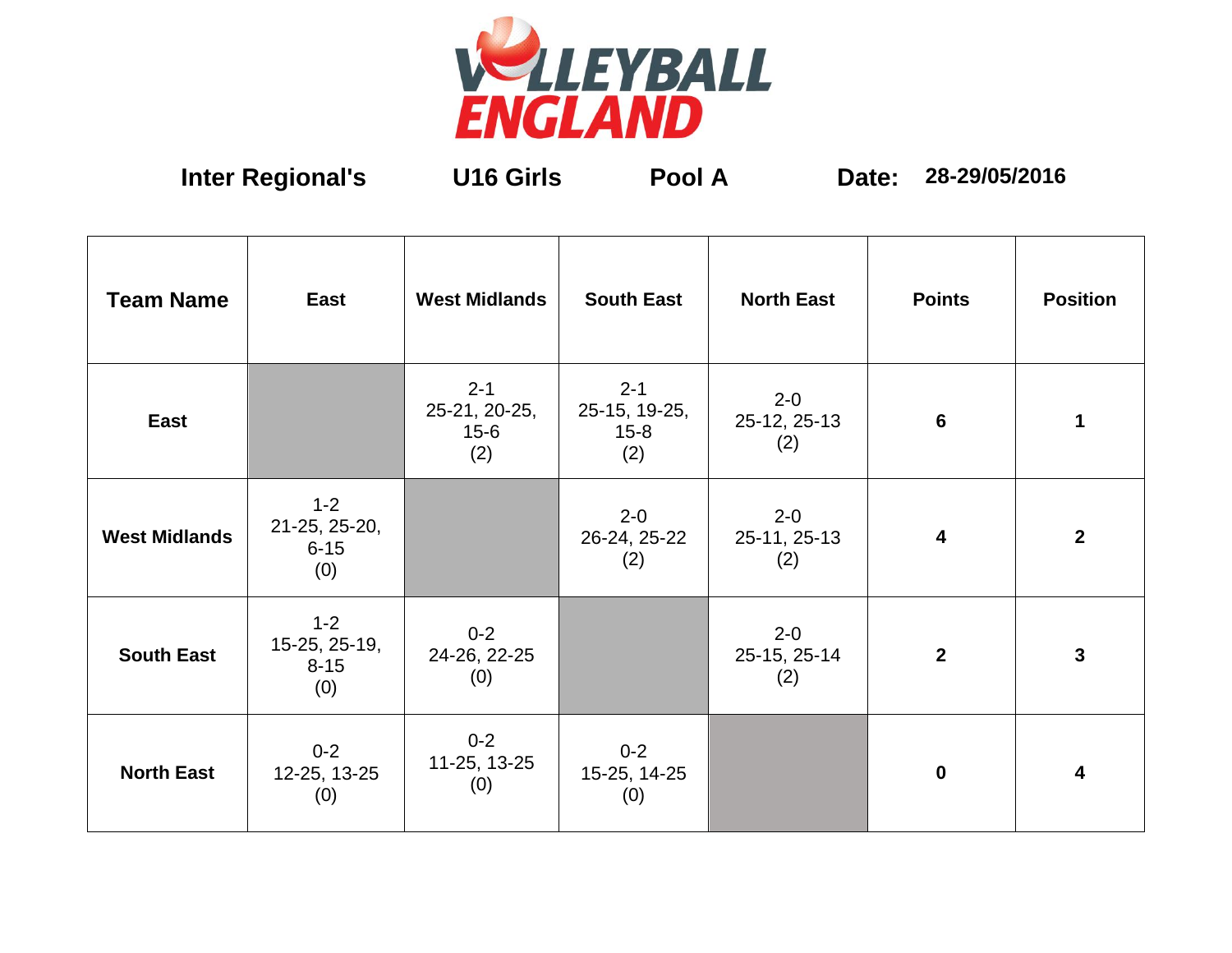

| <b>Inter Regional's</b> |                                             | <b>U16 Girls</b>               | Pool B                                      |                                             | 28-29/05/2016<br>Date:  |                 |
|-------------------------|---------------------------------------------|--------------------------------|---------------------------------------------|---------------------------------------------|-------------------------|-----------------|
| <b>Team Name</b>        | <b>East Midlands</b>                        | <b>North West</b>              | London                                      | <b>South West</b>                           | <b>Points</b>           | <b>Position</b> |
| <b>East Midlands</b>    |                                             | $0 - 2$<br>14-25, 9-25<br>(0)  | $1 - 2$<br>25-22, 23-25,<br>$4 - 15$<br>(0) | $0 - 2$<br>19-25, 16-25<br>(0)              | $\mathbf 0$             | 4               |
| <b>North West</b>       | $2 - 0$<br>25-14, 25-9<br>(2)               |                                | $2 - 0$<br>25-14, 25-10<br>(2)              | $2 - 0$<br>25-21, 25-19<br>(2)              | $6\phantom{1}6$         | 1               |
| London                  | $2 - 1$<br>22-25, 25-23,<br>$15 - 4$<br>(2) | $0 - 2$<br>14-25, 10-25<br>(0) |                                             | $2 - 1$<br>25-22, 21-25,<br>$15 - 8$<br>(2) | $\overline{\mathbf{4}}$ | $\mathbf{2}$    |
| <b>South West</b>       | $2 - 0$<br>25-19, 25-16<br>(2)              | $0 - 2$<br>21-25, 19-25<br>(0) | $1 - 2$<br>22-25, 25-21,<br>$8 - 15$<br>(0) |                                             | $\mathbf{2}$            | 3               |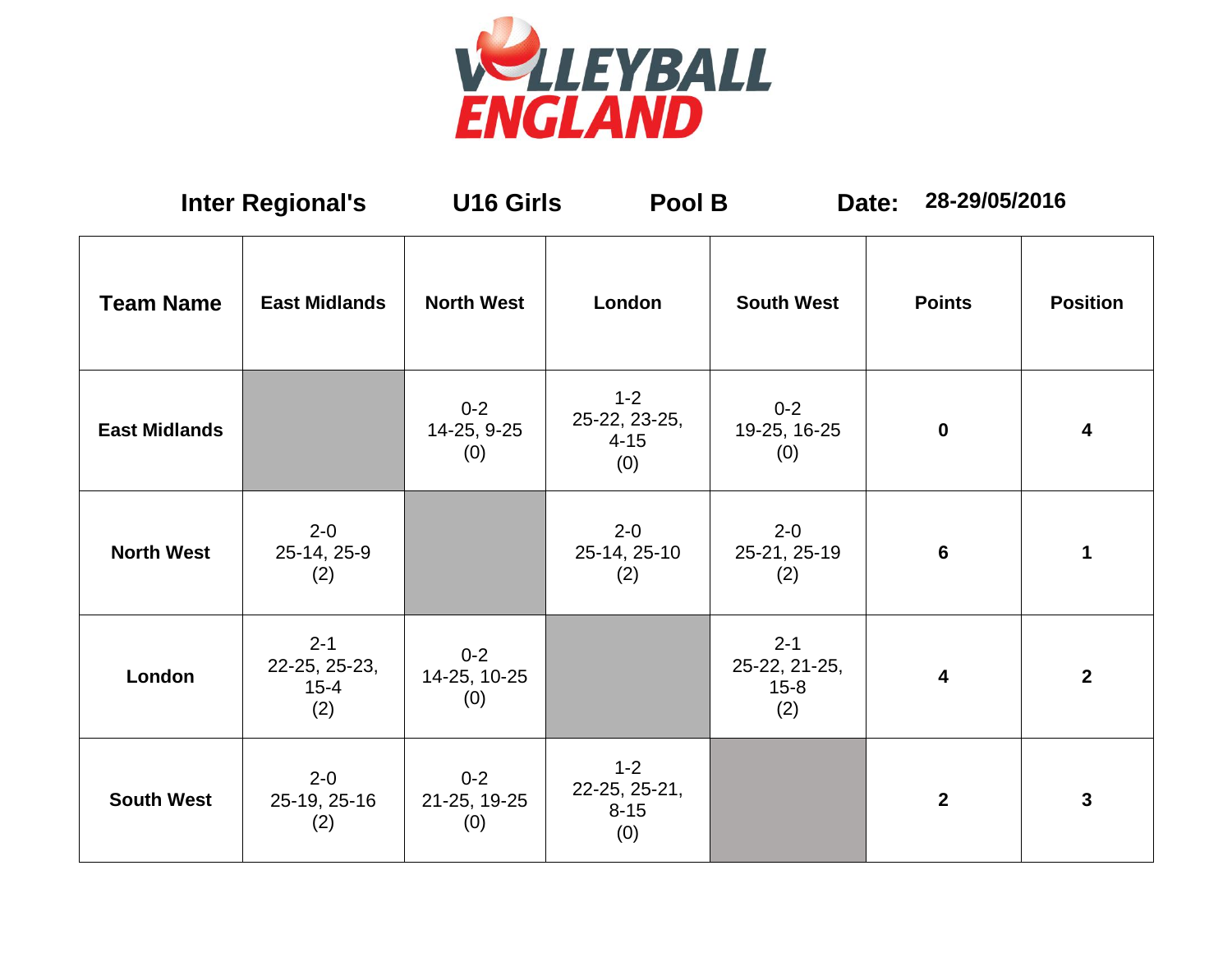

| <b>U16 Girls Quarter Finals</b>                             |                                                 |                                                            | <b>Officiating</b>                                                    |
|-------------------------------------------------------------|-------------------------------------------------|------------------------------------------------------------|-----------------------------------------------------------------------|
| 1 <sup>st</sup> A <b>East</b>                               | QF1 (Court 1) 25-13, 25-16                      | $4th$ B East Midlands                                      | 2 <sup>nd</sup> A West Midlands                                       |
| $1^{\text{st}}$ B North West                                | QF2 (Court 2) 25-7, 25-15                       | $4th$ A North East                                         | 2 <sup>nd</sup> B <b>London</b>                                       |
| $2^{nd}$ A West Midlands                                    | QF3 (Court 1) 24-26, 25-23, 14-16               | 3rd B South West                                           | <sup>4th</sup> B <b>East Midlands</b>                                 |
| $2^{nd}$ B <b>London</b>                                    | QF4 (Court 2) 25-20, 25-23                      | 3rd A South East                                           | 4 <sup>th</sup> A <b>North East</b>                                   |
| U16 Girls 5th-8th Playoff                                   |                                                 |                                                            | <b>Officiating</b>                                                    |
| <b>East Midlands</b><br>Loser QF1                           | 5th/8th Playoff 1 (Court 1) 15-25, 25-16, 15-17 | Loser QF 4 South East                                      | Winner QF4 London                                                     |
| Loser QF2 North East                                        | 5th/8th Playoff 2 (Court 2) 18-25, 11-25        | Loser QF 3 West Midlands                                   | Winner QF3 South West                                                 |
| Winner 5 <sup>th</sup> /8 <sup>th</sup> 1 <b>South East</b> | 5th/6th Playoff (Court 1) 22-25, 25-23          | Winner 5th/8th 2 West Midlands                             | Loser SF1 <b>London</b>                                               |
| Loser 5th/8th 1 East Midlands                               | 7th/8th Playoff 2 (Court 2) 20-25, 25-21, 17-15 | Loser 5 <sup>th</sup> /8 <sup>th</sup> 2 <b>North East</b> | Loser SF2 South West                                                  |
| <b>U16 Girls Semi Finals</b>                                |                                                 |                                                            |                                                                       |
| Winner QF1 East                                             | SF1 (Court 1) 25-12, 25-15                      | Winner QF4 London                                          | Loser 5 <sup>th</sup> /8 <sup>th</sup> 1 <b>East Midlands</b>         |
| Winner QF2 North West                                       | SF2 (Court 2) 25-14, 26-24                      | Winner QF3 South West                                      | Loser 5 <sup>th</sup> /8 <sup>th</sup> 2 <b>North East</b>            |
| U16 Girls 3rd-4th Playoff                                   |                                                 |                                                            | <b>Officiating</b>                                                    |
| Loser SF1 London                                            | 3rd/4th Playoff (Court 2) 25-28, 12-25, 8-15    | Loser SF2 South West                                       | Winner 7 <sup>th</sup> /8 <sup>th</sup><br><sup>≀</sup> East Midlands |
| <b>U16 Girls Final</b>                                      |                                                 |                                                            | <b>Officiating</b>                                                    |
| Winner SF1 East                                             | Final (Court 1) 25-23, 20-25, 9-15              | Winner SF2 North West                                      | Winner 5 <sup>th</sup> /6 <sup>th</sup> West Midlands                 |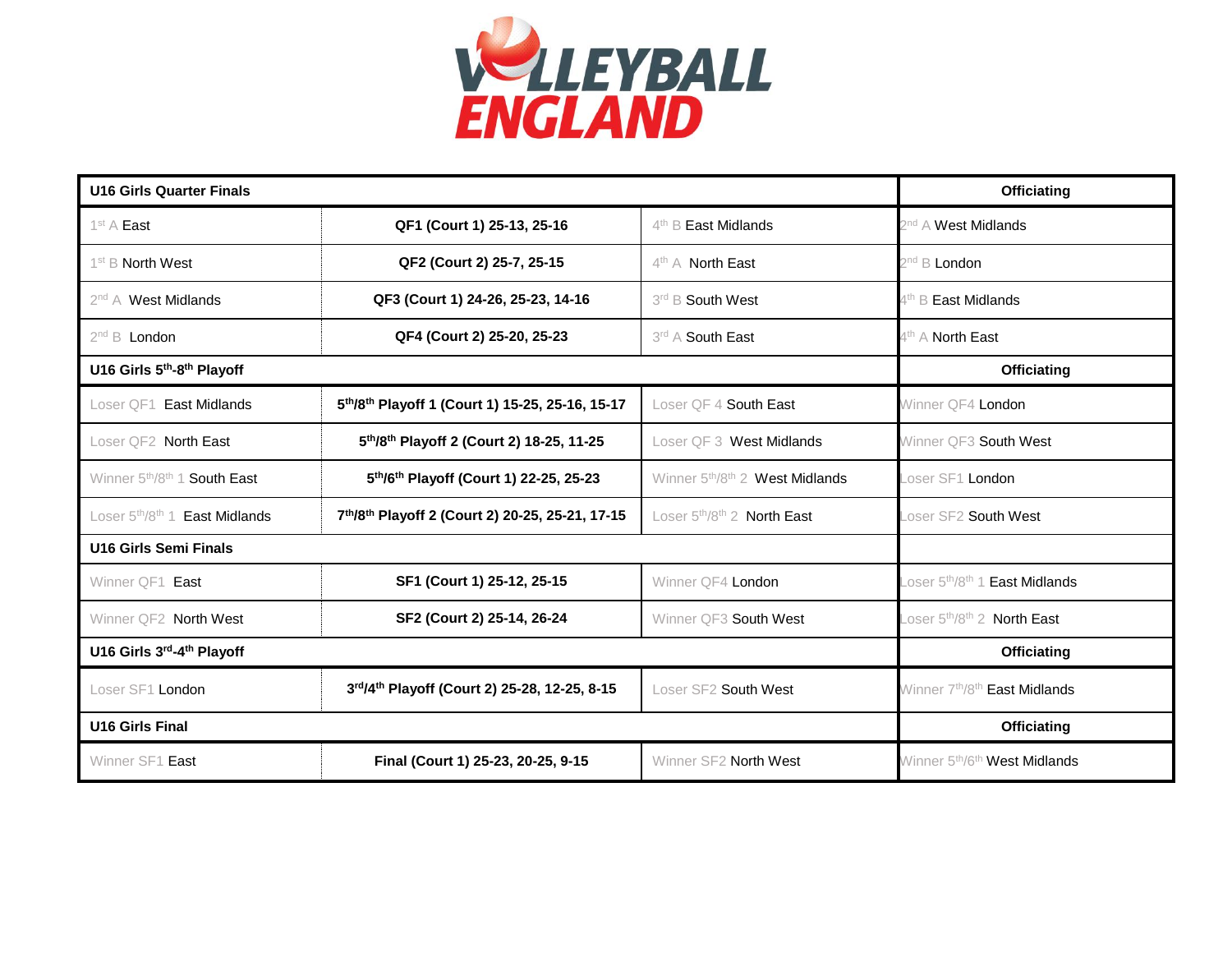

## **Inter Regional's U15 Boys Date: 29-30/05/2016**

| <b>Team</b><br><b>Name</b>     | London                         | East<br><b>Midlands</b>        | <b>South East</b>              | <b>West</b><br><b>Midlands</b>              | South West                               | East                                   | <b>Points</b>  | <b>Position</b> |
|--------------------------------|--------------------------------|--------------------------------|--------------------------------|---------------------------------------------|------------------------------------------|----------------------------------------|----------------|-----------------|
| London                         |                                | $2 - 0$<br>25-6, 25-14<br>(2)  | $2 - 0$<br>25-17, 31-29<br>(2) | $2 - 0$<br>25-21, 25-16<br>(2)              | $2 - 0$<br>25-23, 25-17<br>(2)           | $0 - 2$<br>18-25, 10-25<br>(0)         | 8              | 2nd             |
| East<br><b>Midlands</b>        | $0 - 2$<br>6-25, 14-25<br>(0)  |                                | $0 - 2$<br>$6-25, 9-25$<br>(0) | $0 - 2$<br>16-25, 16-25<br>(0)              | $0 - 2$<br>21-25, 18-25<br>(0)           | $0 - 2$<br>14-25, 7-25<br>(0)          | 0              | 6th             |
| <b>South East</b>              | $0 - 2$<br>17-25, 29-31<br>(0) | $2 - 0$<br>25-6, 25-9<br>(2)   |                                | $2 - 0$<br>25-20, 25-19<br>(2)              | $0 - 2$<br>11-25, 18-25<br>(0)           | $0 - 2$<br>14-25, 12-25<br>(0)         | 4              | 4th             |
| <b>West</b><br><b>Midlands</b> | $0 - 2$<br>21-25, 16-25<br>(0) | $2 - 0$<br>25-16, 25-16<br>(2) | $0 - 2$<br>20-25, 19-25<br>(0) |                                             | $1 - 2$<br>22-25, 25-18, 8-<br>15<br>(0) | $1-2$<br>18-25, 25-21, 5-<br>15<br>(0) | $\overline{2}$ | 5th             |
| <b>South West</b>              | $0 - 2$<br>23-25, 17-25<br>(0) | $2 - 0$<br>25-21, 25-18<br>(2) | $2 - 0$<br>25-11, 25-18<br>(2) | $2 - 1$<br>25-22, 18-25,<br>$15 - 8$<br>(2) |                                          | $0 - 2$<br>$(24-26, 12-25)$<br>(0)     | 6              | 3rd             |
| East                           | $2 - 0$<br>25-18, 25-10<br>(2) | $2 - 0$<br>25-14, 25-7<br>(2)  | $2 - 0$<br>25-14, 25-12<br>(2) | $2 - 1$<br>25-18, 21-25,<br>$15 - 5$<br>(2) | $2 - 0$<br>26-24, 25-12<br>(2)           |                                        | 10             | 1st             |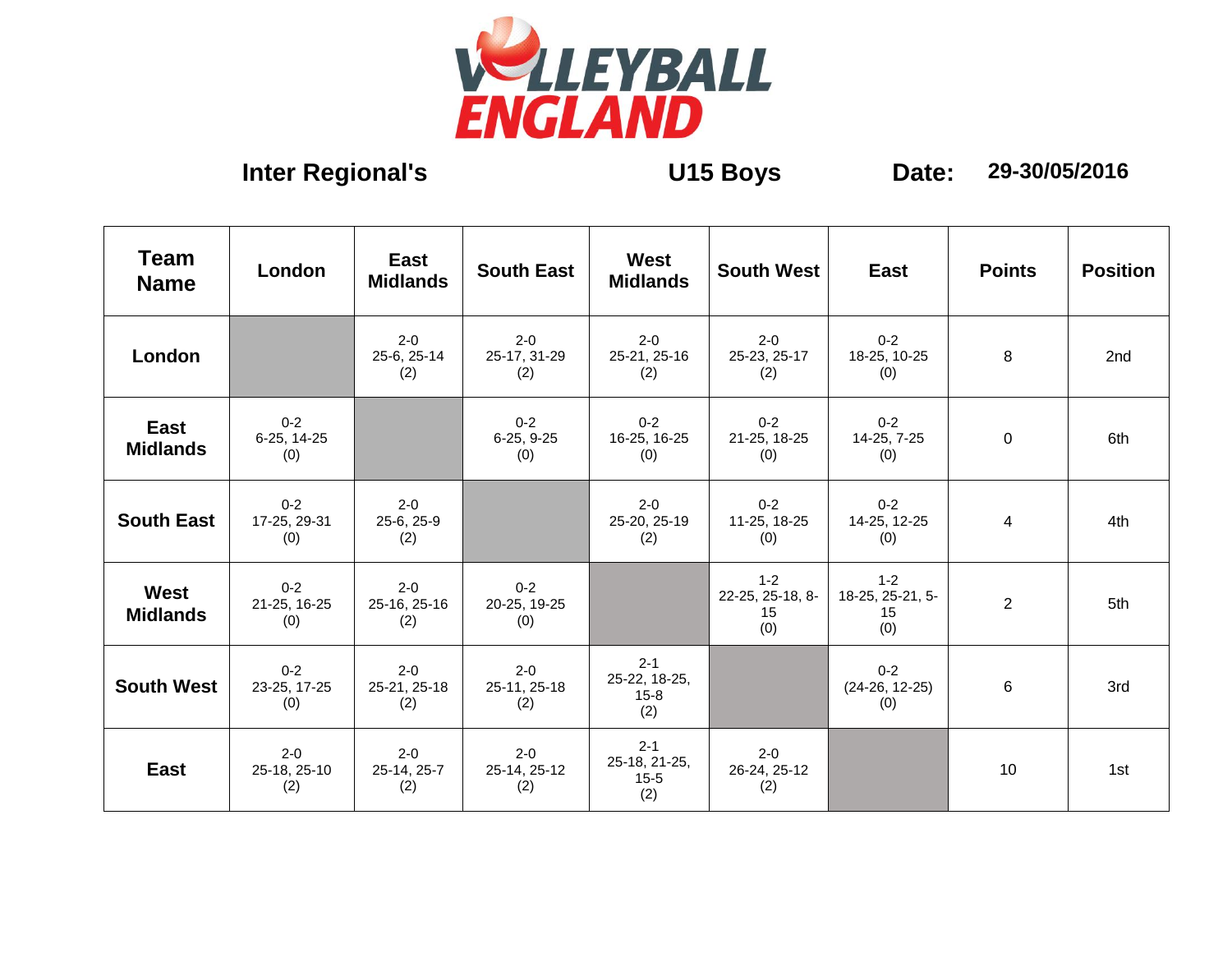

| <b>U15 Boys Semi Finals</b> |                                      |                      | <b>Officiating</b>   |
|-----------------------------|--------------------------------------|----------------------|----------------------|
| 1 <sup>st</sup>             | SF1 (Court 3)<br>$2 - 0$             | 4 <sup>th</sup>      | <b>West Midlands</b> |
| East                        | 25-10, 25-15                         | South East           |                      |
| 2 <sub>nd</sub>             | SF2 (Court 4)<br>$2 - 0$             | 3 <sup>rd</sup>      | <b>East Midlands</b> |
| London                      | 25-15, 25-22                         | South West           |                      |
| <b>U15 Boys Playoffs</b>    |                                      |                      | <b>Officiating</b>   |
| 5 <sup>th</sup>             | 5th/6th Playoff (Court 3)<br>$2 - 0$ | 6 <sup>th</sup>      | Loser SF1            |
| <b>West Midlands</b>        | 25-8, 25-10                          | <b>East Midlands</b> | South East           |
| Loser SF1                   | 3rd/4th Playoff (Court 4)<br>$0 - 2$ | Loser SF2            | <b>East Midlands</b> |
| South East                  | 25-27, 30-32                         | South West           |                      |
| <b>U15 Boys Final</b>       |                                      |                      | <b>Officiating</b>   |
| Winner SF1                  | <b>Final (Court 3)</b><br>$1 - 2$    | Winner SF2           | <b>West Midlands</b> |
| East                        | 25-16, 20-25, 13-15                  | London               |                      |